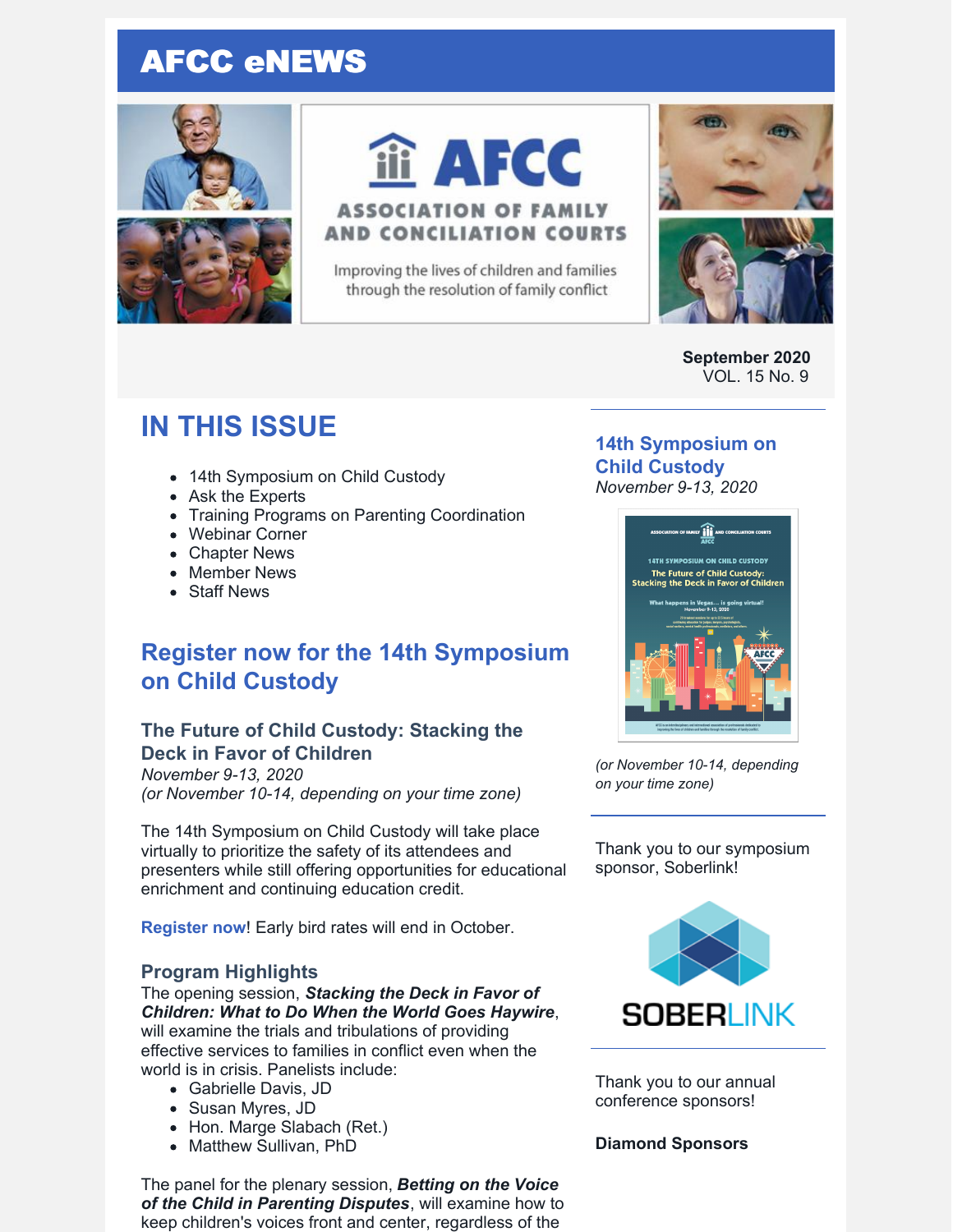challenges faced by professionals. Panelists include:

- Mindy Mitnick, EdM, MA
- Stacey Platt, JD
- Hon. Herman Walker, Jr.
- Marsha Kline Pruett, PhD, ABPP

**Read the [conference](https://www.afccnet.org/Portals/0/Conferences/Las Vegas Brochure Online Version.pdf) program** brochure for complete details! We look forward to seeing you.

#### **Apply for a scholarship**

Thanks to generous donations from AFCC members, AFCC is able to provide a limited number of scholarships to the virtual symposium. Scholarships include registration for one pre-symposium institute and the symposium, plus a certificate of attendance. The application deadline is Tuesday, [September](https://www.surveymonkey.com/r/14thSymposiumScholarship) 29, 2020, so don't wait! **Apply online** today.

#### **Sponsor the Symposium**

Many thanks to our symposium sponsor, **[Soberlink](https://www.soberlink.com/)**! Join Soberlink and sponsor OurFamilyWizard.com—promote your business on the event sponsor page. Contact **Gina Wentling** for details and [affordable](mailto:gwentling@afccnet.org) pricing.

**[Register](https://www.afccnet.org/Conferences-Training/AFCC-Conferences/ctl/ViewConference/ConferenceID/284/mid/615) now!**

## **Ask the Experts: Ten Tips for Mental Health Professionals Who Work with Families Struggling with Parent-Child Contact Problems**

*John A. Moran, PhD; Shawn McCall, PsyD, Esq.; and Matthew Sullivan, PhD*

Treatment of families in which a child resists or refuses contact with a parent can be difficult for even the most seasoned professional. Amplified by litigation, the built-in emotional intensity of this problem leads family members to fully deploy their defenses and to be battle-ready.

Therapy minefields are everywhere. These ten tips highlight helpful precautions and strategies.

1. Be mindful of the number of these cases you accept at any given time. **[Read](https://files.constantcontact.com/6beb60a3701/f55be0b5-dc65-441e-9f5d-0ea6ce68330e.pdf) more**.

## **Family Law Writing Competition**

Attention students: Hofstra Law and AFCC are sponsoring the twelfth annual Family Law Writing Competition. The competition is run in cooperation with the editorial staff of the *Family Court Review*, the academic and research journal of AFCC.

First prize includes a \$500 cash prize courtesy of the Center for Children, Families and the Law at Hofstra Law; consideration for publication of the article in the *Family Court Review*; a one-year complimentary AFCC student





#### **Platinum Sponsors**





## **AFCC's New Online Training Programs!**

*Nov. 30 - Dec. 3, 2020 Dec. 7 - 8, 2020*



### **AFCC Chapter Conferences**

**Florida Chapter Annual [Conference](https://flafcc.org/event/2020-flafcc-annual-conference/)** Begins October 1, 2020 Being held virtually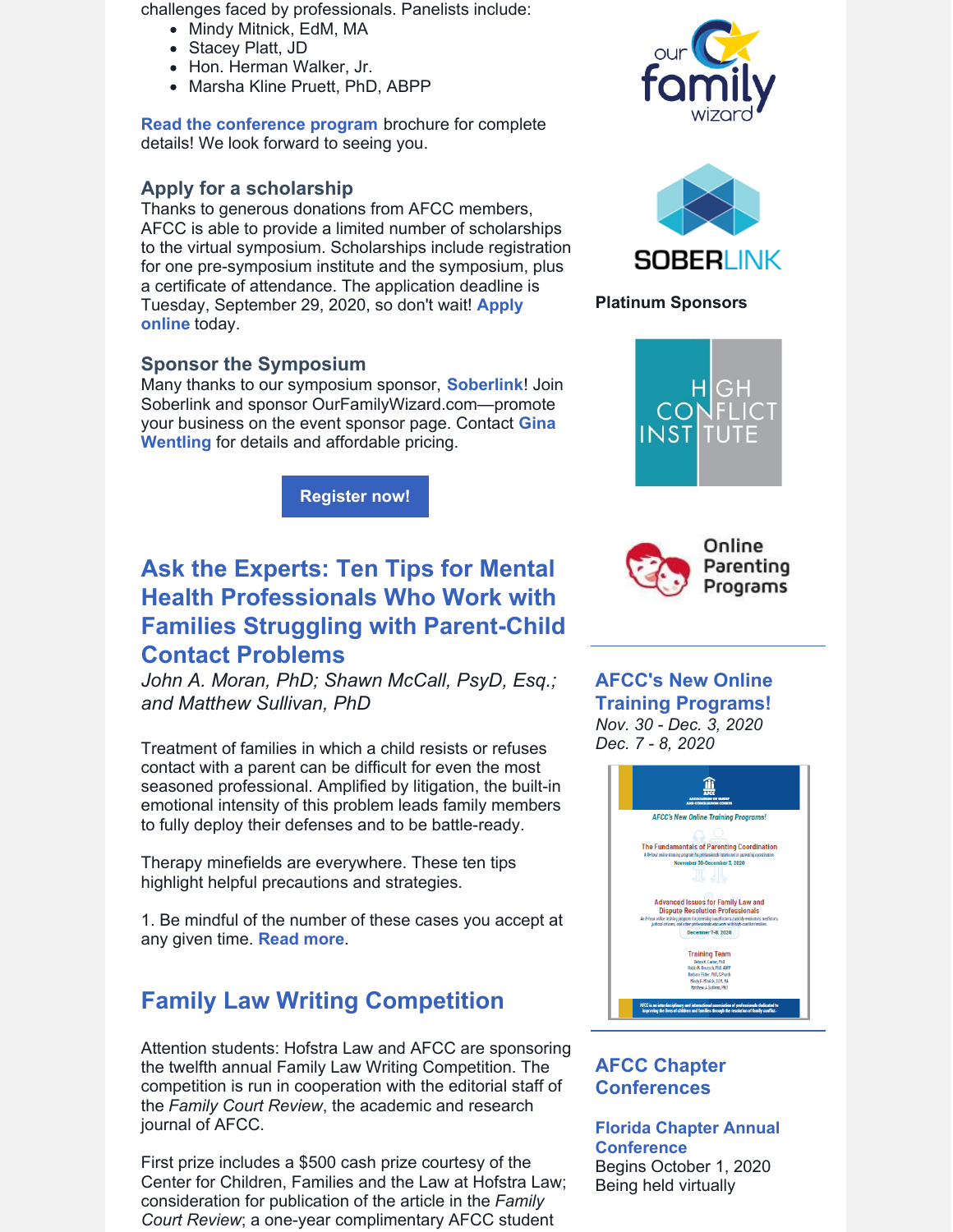membership, including a one-year subscription to the *Family Court Review*, or complimentary conference registration to the AFCC 58th Annual Conference, June 2- 5, 2021!

**Read the [announcement](https://files.constantcontact.com/6beb60a3701/62cf6c4f-9215-4a45-856b-b4cf5f1dafb1.pdf)** for complete details and submit your article by February 15, 2021.

## **Register Now: AFCC Parenting Coordination Training Programs**

AFCC is pleased to introduce a new, comprehensive parenting coordination training, conducted online by a team of leading international practitioners and trainers. Participants can earn up to 24 hours continuing education credit!

Registrants can choose to attend either training program or both:

**The Fundamentals of Parenting Coordination** November 30 - December 3, 2020 (16 CE hours)

**Advanced Issues for Family Law and Dispute Resolution Professionals** December 7-8, 2020 (8 CE hours)

**View the [brochure](https://www.afccnet.org/Portals/0/AFCC Training 2020-12 - Final.pdf)** for more details and **[register](https://www.afccnet.org/Conferences-Training/AFCC-Training) online**.

**Indiana Chapter Annual [Conference](https://indianaafcc.org/)** October 2, 2020 Being held virtually

**Illinois Chapter Annual [Conference](http://www.afccillinois.org/event-3645345)** October 2, 2020 Being held virtually

**Maryland Chapter Annual [Conference](https://www.afccnet.org/Chapters/Chapter-Events/ctl/ViewConference/ConferenceID/396/mid/632)** October 8, 2020 Being held virtually

**Ontario Chapter Annual [Conference](https://afccontario.ca/afcc-o-annual-conference-2020/)** October 16, 2020 Being held virtually

**Texas Chapter Annual [Conference](https://www.afccnet.org/Chapters/Chapter-Events)** November 5-6, 2020 Being held virtually

#### **Resource of the Month**

AFCC members can access all recordings from the **Special Webinar Series on [Parent-Child](https://www.afccnet.org/Conferences-Training/AFCC-Webinars/Recordings-of-AFCC-Webinar-Series-on-Parent-Child-Contact-Problems) Contact Problems**! This member benefit includes over 24 hours of valuable content.

## **Update on AFCC Annual Conference**

The AFCC 58th Annual Conference is scheduled for June 2-5, 2021, in Boston, MA. At the present time, AFCC is planning for a face-to-face conference featuring the program originally planned for the 57th Annual Conference, When a Child Rejects a Parent: Are We Part of the Problem or the Solution?

AFCC continues to carefully monitor health and safety issues related to the pandemic and is in close contact with the Sheraton Boston Hotel. We will continue to place a priority on the health and safety of AFCC members and conference attendees. If you have questions, please contact AFCC at **[afcc@afccnet.org](mailto:afcc@afccnet.org)**.

## **AFCC Joins the Diversity, Equity & Inclusion Collaborative to Encourage Census Participation**

AFCC, as member of the Diversity, Equity & Inclusion Collaborative, has joined with other organizations that represent judges and practitioners in the family justice system in encouraging people to participate in the 2020 Census. Organizations include:

- The American Bar Association
- The Association of Family and Conciliation Courts
- The Hispanic National Bar
- The International Association of LGBTQ+ Judges
-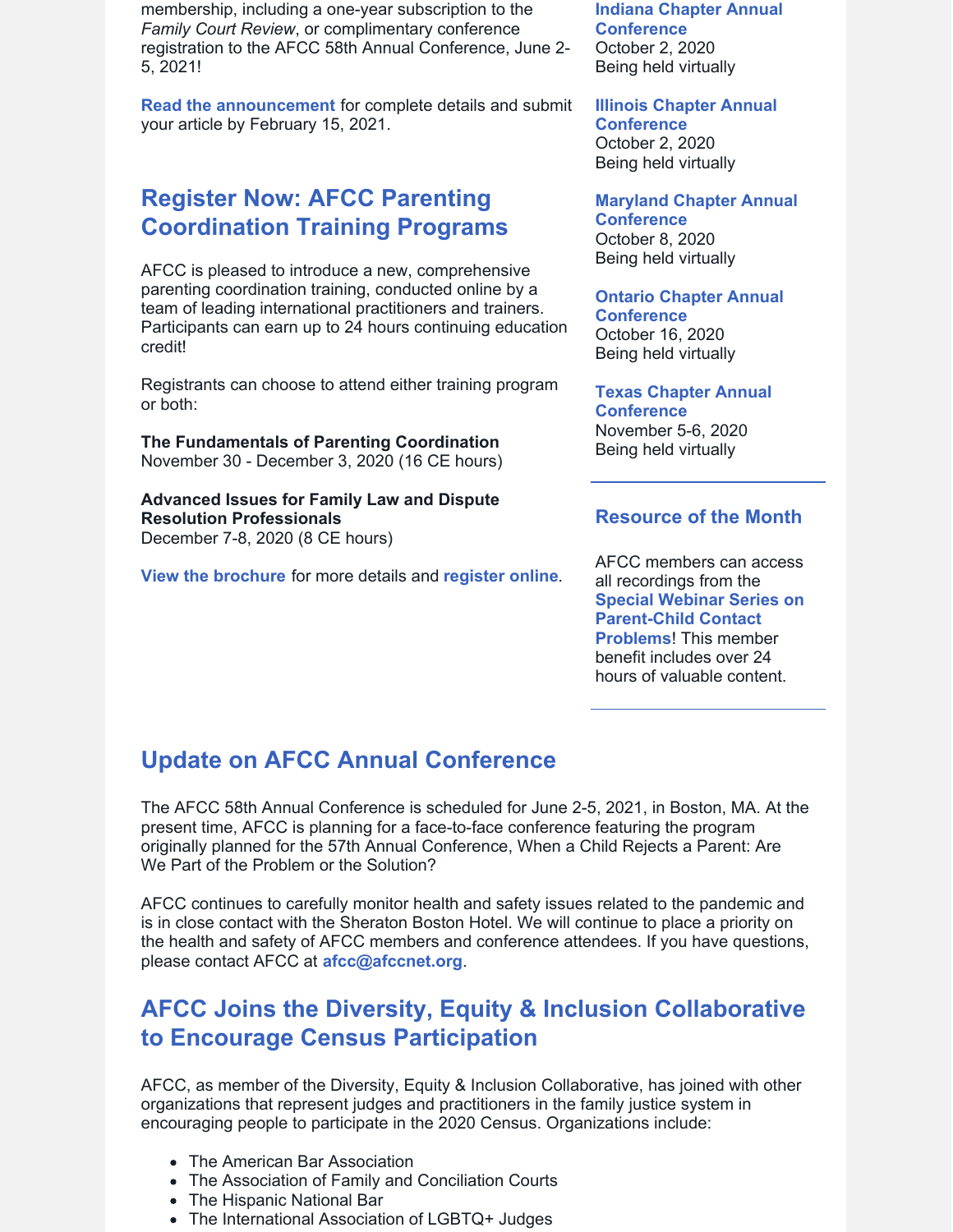- The National American Indian Court Judges Association
- The National Asian Pacific American Bar Association
- The National Association for Court Management
- The National Association of Women Judges
- The National Bar Association
- The National Center for State Courts
- The National Council of Juvenile and Family Court Judges
- The National Judicial College
- The National LGBT Bar Association

**View the [video](https://vimeo.com/449476666/f100a8c868)** and **[complete](https://2020census.gov/) the census online**, if you haven't already been counted.

## **Reminder: Complete the Child Custody Evaluation Survey**

As a family law professional, you are invited to complete this online survey to assist the AFCC Task Force in revising the AFCC *Model Standards of Practice for Child Custody Evaluation*. We would greatly appreciate your [participation.](https://www.afccnet.org/Portals/0/ModelStdsChildCustodyEvalSept2006.pdf)

**If you have not yet completed the survey, we ask that you please consider doing so now.** The survey will take approximately 20 minutes to complete. There are no right or wrong answers. We do not intend for you to look up answers, but instead we are asking for your general impressions and opinions.

#### **Don't wait to respond—the survey closes on Friday, September 18, 2020**.

If you have any questions, please do not hesitate to contact Kate McNamara at **[kathleenmcnamaraphd@gmail.com](mailto:kathleenmcnamaraphd@gmail.com)**.

For more information, including disclosures and survey structure, **[click](https://www.surveymonkey.com/r/9HHVXD3) here**.

## **AFCC Webinar Corner**

#### **Voice of the Child: An [International](https://www.afccnet.org/Conferences-Training/Webinars/ctl/ViewConference/ConferenceID/355/mid/772) Perspective**

Rachel Birnbaum, PhD, RSW, LLM October 13, 2020 | 1:00-2:00pm Eastern Time US Registration closes on October 12, 2020 at 9:00am Eastern Time US.

There is growing recognition internationally that there is an important role for children in post-separation decision-making; though there is continuing controversy about how, when, and even whether this should be done. While there are legitimate concerns about children being "caught in the crossfire" of their parents' conflicts, the reality is that if parents are unable to reach an agreement on parenting arrangements post separation, their children are inevitably involved. If parents are proceeding through the family justice system, there are a number of ways for children to have their "voices heard," including having a mental health professional prepare a



report about the results of interviews with the child, child legal representation, a parenting assessment, a letter or other communication from the child, and a judicial meeting with the child. Dr. Birnbaum will highlight the different ways children are being heard as well as the risks and benefits in promoting children's participation in family decision-making across the globe.

#### **Registration**

Members: \$15 Non-Members: \$50 **Certificate of Attendance** Members: \$15 Non-Members: \$20

Continuing education credit may be available for lawyers, judges, psychologists, social workers, counselors, and other professionals. **[Learn](https://www.afccnet.org/Conferences-Training/Webinars/ctl/ViewConference/ConferenceID/355/mid/772) more**.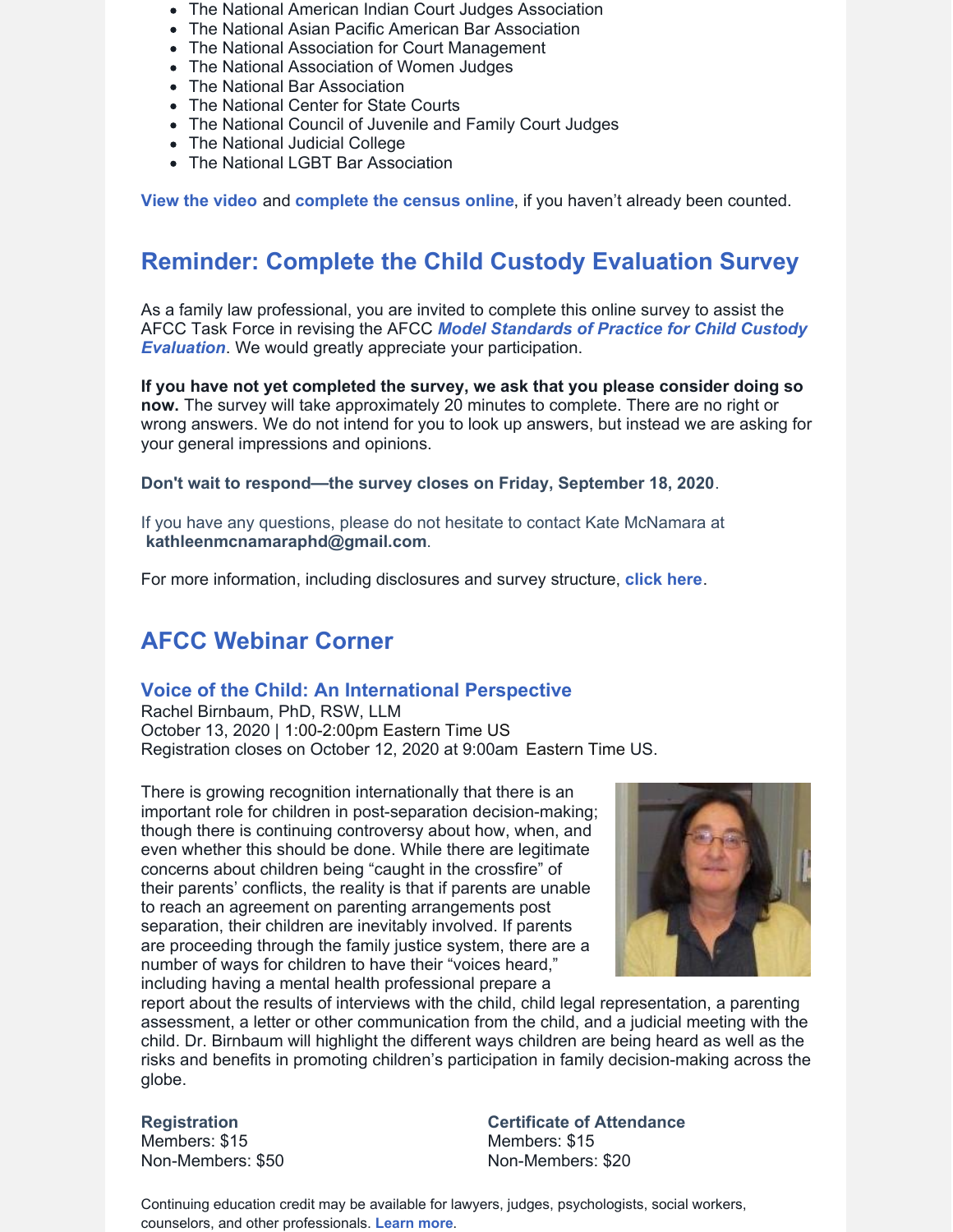#### **[Register](https://www.afccnet.org/Conferences-Training/Webinars/ctl/ViewConference/ConferenceID/355/mid/772) today!**

#### **Stay tuned for November's webinar:**

**Providing Effective Testimony for Mental Health [Professionals](https://www.afccnet.org/Conferences-Training/Webinars/ctl/ViewConference/ConferenceID/356/mid/772)** Mike Kretzmer, JD, CFLS, AAML November 19, 2020 | 1:00-2:00pm Eastern Time US **[Register](https://www.afccnet.org/Conferences-Training/Webinars/ctl/ViewConference/ConferenceID/356/mid/772) now!**

## **AFCC Flash Webinar Series Concludes**

AFCC's Flash Webinar Series featured authors from the July 2020 Special Issue of *Family Court Review* on Parenting Coordination, co-edited by Debra K. Carter, PhD, and Linda Fieldstone, MEd. The flash series ended September 3, 2020.

#### **Flash Webinar Series by the numbers**

- 4 webinars
- 10 presenters from 3 countries
- 390 series registrants
- 360+ minutes of webinar content delivered and recorded

#### **Many thanks**

AFCC thanks all presenters (listed below) for sharing their time and knowledge. Behind the scenes, AFCC staff members Kelly Bienfang, Patrick Sommer, and Gina Wentling helped the series run smoothly.

Annette Burns, JD Debra K. Carter, PhD Robin M. Deutsch, PhD, ABPP David A. Donner, JD Leslie M. Drozd, PhD

Linda Fieldstone, MEd Jonathan Graham, LLB James McHale, PhD Matthew J. Sullivan, PhD Lorri Yasenik, PhD

**Did you miss it? [Purchase](https://www.afccnet.org/Conferences-Training/AFCC-Webinars/Flash-Webinar-Series-on-Parenting-Coordination) the recorded webinar series** for just \$30 for AFCC members or \$80 for non-members.

If you previously registered for this webinar series, **visit the flash [webinar](https://www.afccnet.org/Conferences-Training/AFCC-Webinars/Flash-Webinar-Series-on-Parenting-Coordination) page**, click on the program you wish to view, and login using your AFCC email address and password.

## **Mediation 20/20: Navigating Mediation's Best Future**

Mediate.com, led by AFCC member Colin Rule, will celebrate its 25th Anniversary with an online conference later this month. The Mediation 20/20 Conference, a focused think-tank conference dedicated to defining best courses for mediation's continued growth over the next decade, runs online September 30 - October 2, 2020. **[Learn](https://www.mediate.com/mediation2020/) more here**.

## **Chapter News**

**Hon. Randall Fuller**, AFCC member in Delaware, Ohio, is the new President of AFCC's Ohio Chapter. He currently serves as the Domestic Relations Judge in Delaware County. Judge Fuller was elected in 2016 to be the first judge of Delaware County's newly unified Domestic Relations Division. In 2017 he was elected to the Board of Directors of the Ohio Association of Domestic Relations Judges and currently serves as Vice President. Judge Fuller has created a mediation program, Settlement Week, and Neutral Evaluation program in his first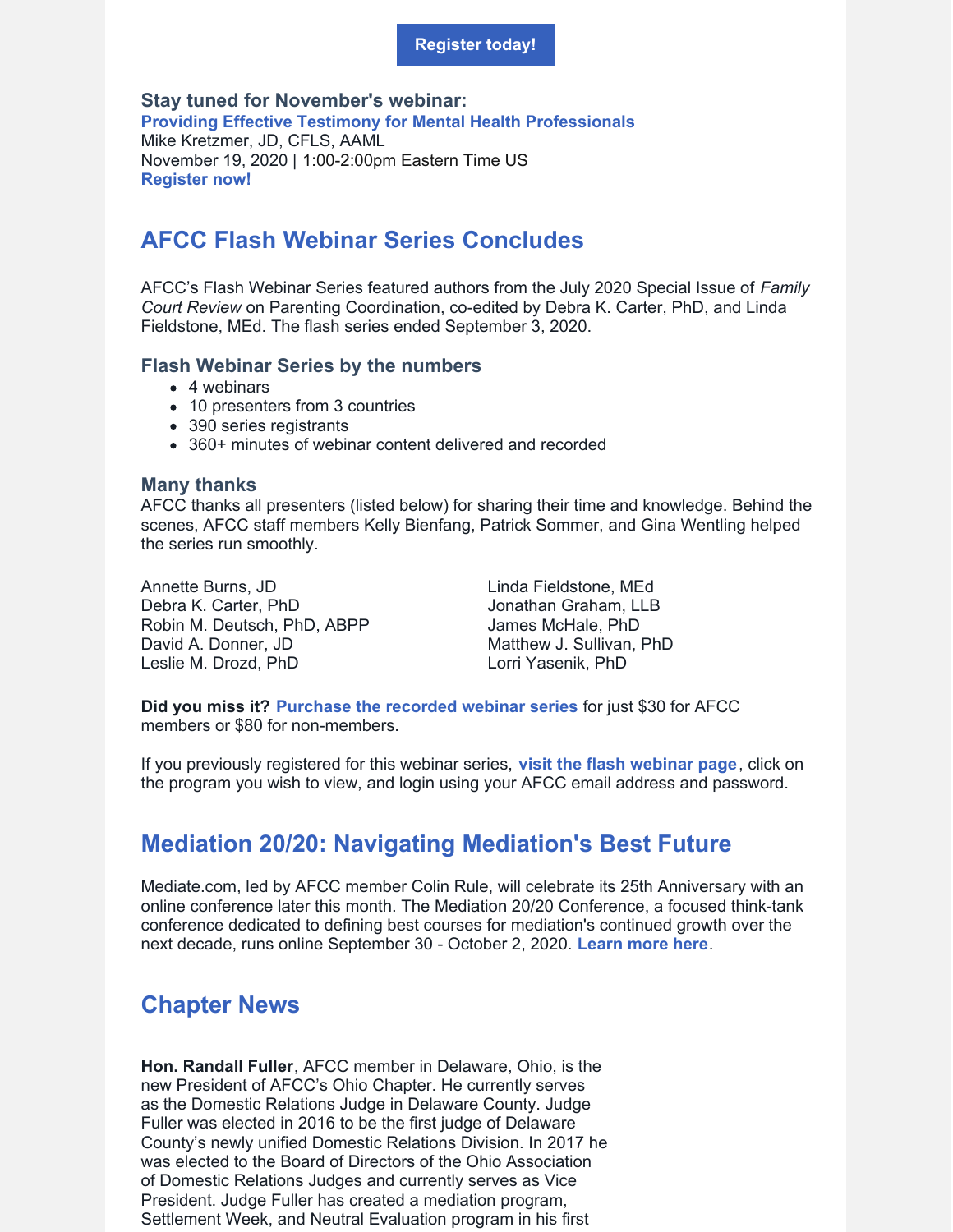three and a half years as judge. Before taking the bench, he was an attorney in private practice for 22 years. Fuller is a graduate of The Ohio State University and the University of Toledo College of Law. Congratulations, Judge Fuller!

## **Member News**

**Ann Ordway**, AFCC member in Gilbert, Arizona who has been a member of the AFCC Board of Directors since 2015, has been promoted to College Academic Director of Counseling Programs for the University of Phoenix. She was also named a faculty of the year at the University of Phoenix, from over 1,300 nominations and a faculty pool totaling over 5,000. Ann teaches graduate-level students in the counseling department. She has been a family law attorney for more than 25 years (now retired from private practice) and is a nationally certified counselor (NCC), continuing to work in the fields of parenting coordination and child advocacy. Her doctoral dissertation on the experiences of parenting coordinators working with high conflict couples engaged in intimate partner violence dynamics is the foundation of her current research. Congratulations, Ann!

**Patrice Oppenheim**, AFCC member in Louisiana, has been elected without opposition and will become one of the Family Court Judges in the 22nd Judicial District Court which serves St. Tammany and Washington Parishes, Louisiana beginning in January 2021. She has practiced law for 29 years with over 15 years exclusively in family law. Judge-Elect Oppenheim is Board Certified as a Family Law Specialist by the Louisiana Board of Specialization, on the Board of Directors of the Louisiana Chapter of AFCC, active in the state's Family Law Section of the Bar Association, the local Inns of Court, and a past-president of her local bar association. Congratulations, Judge-Elect Oppenheim!





**Do you have a notable achievement to share?** Email **Gina [Wentling](mailto:gwentling@afccnet.org)** with your story and a professional head shot (JPEG or PNG preferred), if you have one, to be featured in next month's Member News!

## **Staff News**

Every August, the AFCC staff takes half a day away from the office to do something fun together. Past activities include mini-golf, kayaking, and touring a local mustard museum.

This year is different, of course, but in an attempt to cling to some semblance of normal life, the AFCC Staff Outing lives on. In 2020, each staff member embarked on a separate adventure. The next day, the staff met over Zoom (see screen shot below) to share tales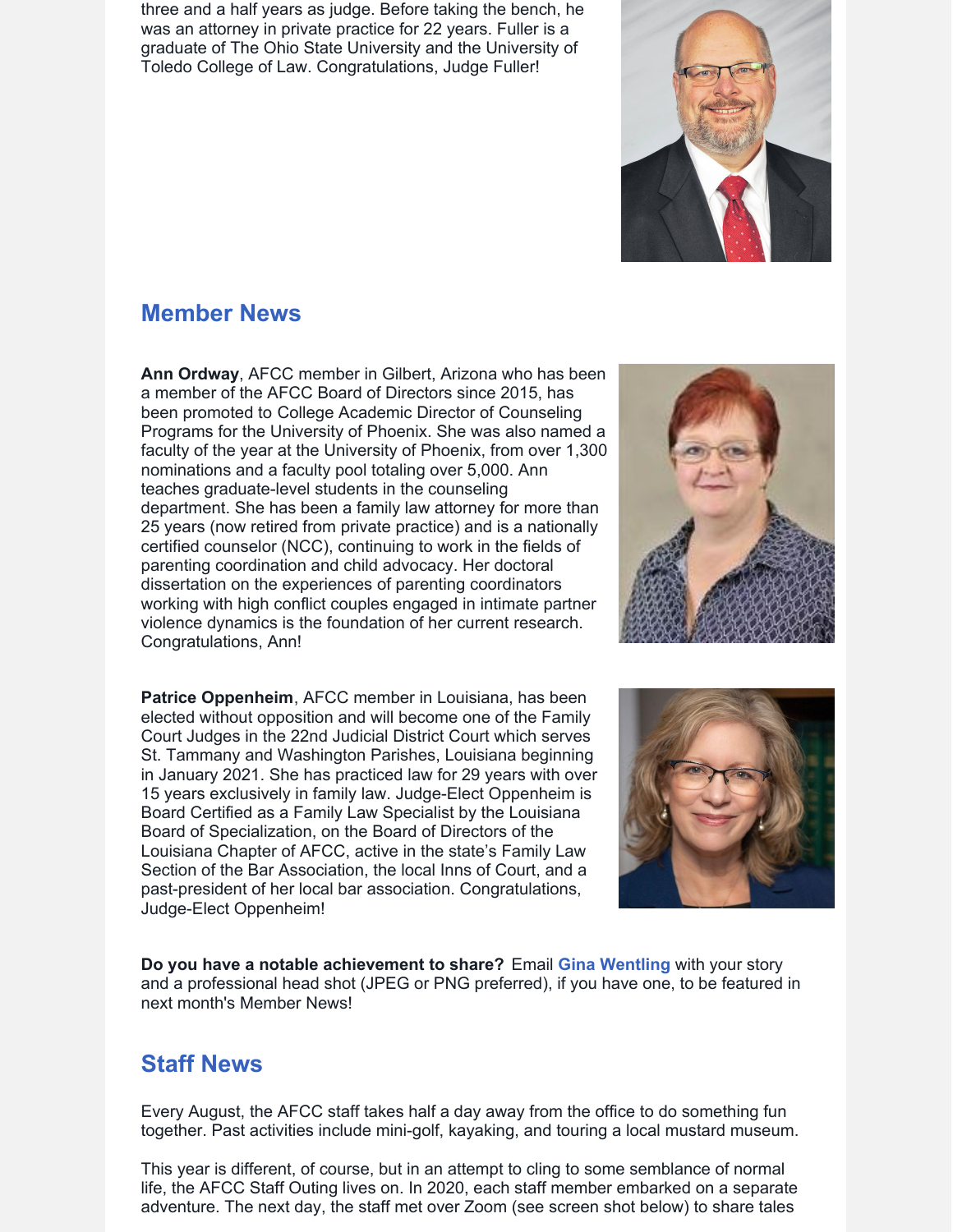and pictures of their activities.

Want to see the staff outing pictures for yourself? **View the [Facebook](https://www.facebook.com/FollowAFCC/photos/?tab=album&album_id=10158515795832086) album** for a glimpse of the AFCC staffers enjoying some fun time out of the office. It just might inspire you to take the afternoon off!

**AFCC Staff** (clockwise from upper left): Peter Salem, Executive Director Gina Wentling, Communications Coordinator Patrick Sommer, Program Assistant Dawn Holmes, Director of Operations Katie Porter, Program Director Kelly Bienfang, Operations Administrator



#### **AFCC eNEWS**

The *AFCC eNEWS* is the monthly e-newsletter of the Association of Family and Conciliation Courts. The *eNEWS* provides up-to-date information for professionals including practice tips, international news, and the latest initiatives in family law and conflict resolution. The *AFCC eNEWS* is provided at no charge to you; anyone can subscribe. **[Subscribe](http://www.afccnet.org/Resource-Center/AFCC-eNEWS) here**.

*AFCC members are free to share eNEWS content.*

**EDITOR: Katie [Porter,](mailto:kporter@afccnet.org) MSW, JD**

**ASSOCIATE EDITOR: Gina [Wentling](mailto:gwentling@afccnet.org)**

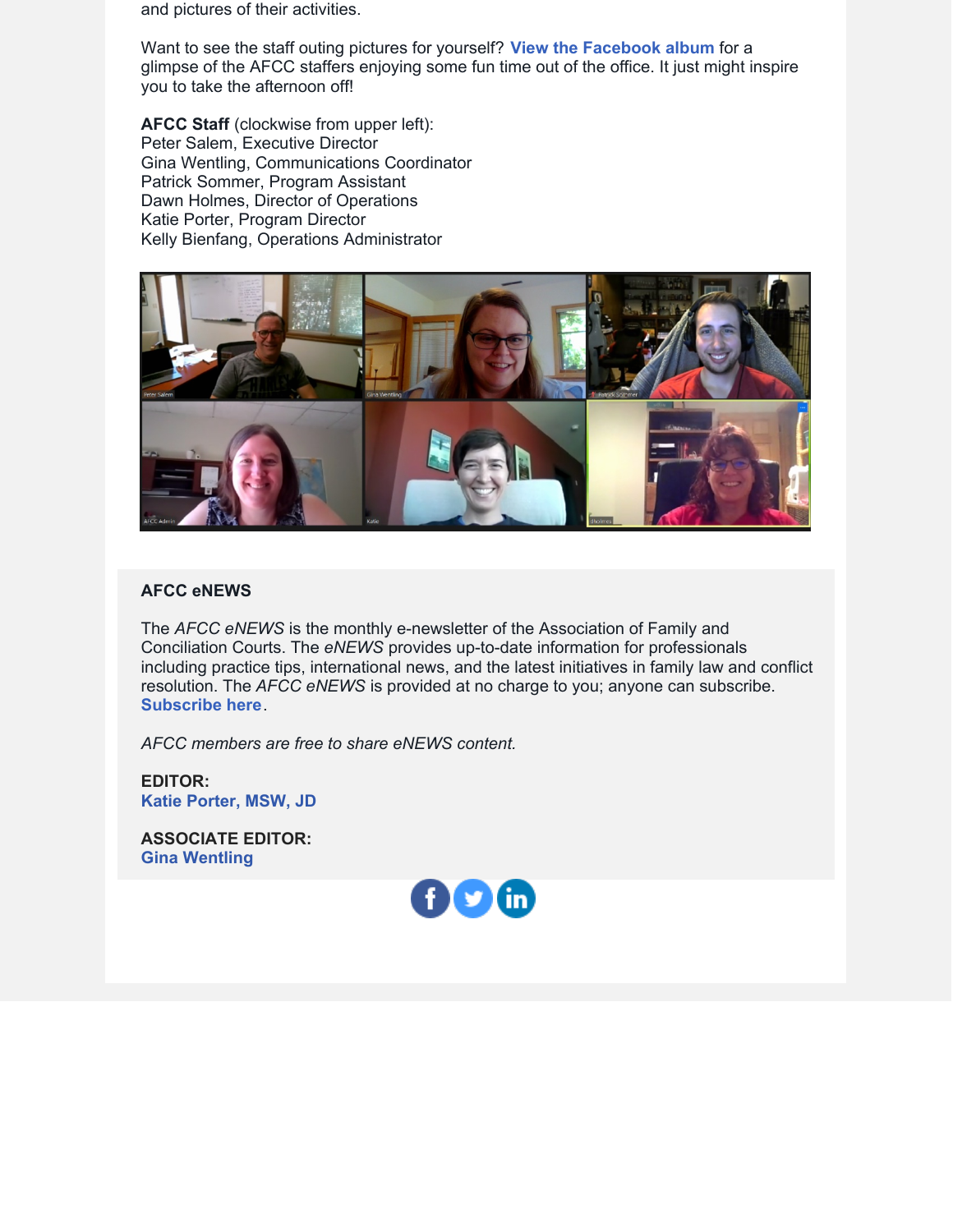

**September 2020 VOL. 15 No. 9**

## **Ten Tips for Mental Health Professionals Who Work with Families Struggling with Parent-Child Contact Problems**

*John A. Moran, PhD; Shawn McCall, PsyD Esq.; and Matthew Sullivan, PhD*

Treatment of families in which a child resists or refuses contact with a parent can be difficult for even the most seasoned professional. Amplified by litigation, the built-in emotional intensity of this problem leads family members to fully deploy their defenses and to be battleready.

Therapy minefields are everywhere. These ten tips highlight helpful precautions and strategies.

- 1. **Be mindful of the number of these cases you accept at any given time.** Cases with parent-child contact problems can emotionally tax even the most seasoned mental health professionals. When the conflict escalates, these cases may require many hours and several points of contact weekly. More than three or four of these cases in a professional's caseload may easily overwhelm a practice and lead to burnout.
- 2. **Remember to focus on enjoyable activities.** Families typically tend to focus on historical and current problems between the child and rejected parent. In order to improve relationships, the focus needs to balance work on these problems with work creating positive expectations and experiences built into the relationship through enjoyable activities both in and out of the therapist's office.
- 3. **Implement a communication intervention for the coparents.** A frequently needed intervention for high-conflict coparents is to structure communication so that emails are filtered to a particular folder or through an app such as OurFamilyWizard.com or Talking Parents. This allows a parent to avoid the anxiety and fear of what the coparent has to say as every electronic *ding!* announces a new email. Rather, a parent can choose a convenient time to engage in the business of coparenting.
- 4. **Establish a communication intervention between the professional and clients.** Both professionals and clients will benefit when the professional creates a boundary around the time that he or she is able to engage with the families. Such a boundary will free the professional from feeling as though he or she is obligated to respond to clients the moment a message comes in.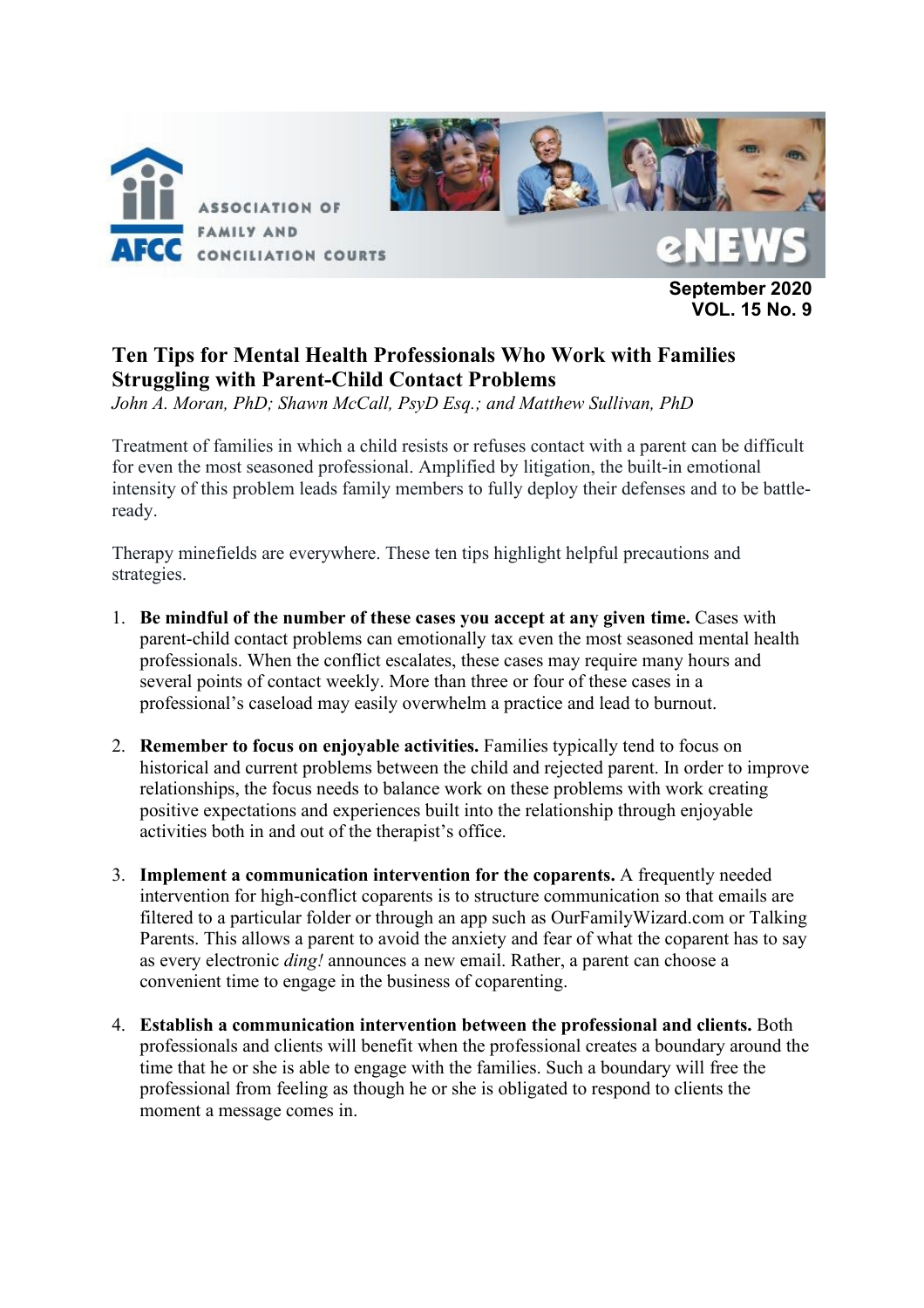- 5. **Set realistic expectations for the coparents about the reconnection process.** A rejected parent may expect that a good reconnection therapist will be able to rapidly return things to "normal." Everyone in the family needs to understand that this is generally a slow, lengthy process of building trust between the rejected parent and the child. Small but meaningful steps in parent-child reconnection are a more sustainable intervention goal.
- 6. **Help the child to develop realistic expectations about interactions with the rejected parent**. Usually children are anxious about renewing their relationship with the resisted parent. Sometimes they are oppositional to substantial increases in time. There is a higher likelihood of success when parent-child time progresses as planned by the treatment team. Trust is gradually re-established as consistent and positive experiences occur between the child and rejected parent.
- 7. **Remain flexible and open as your work with the family evolves.** A central premise of Family Systems Theory is that movement by one family member creates changes in the other members. Reconnection therapy invariably requires that the interventionist be flexible and open to the ways these unique individuals and families may behave, grow, and change in response to treatment.
- 8. **Keep focused on your responsibilities as a reconnection therapist**. Reconnection therapists are not in a position to render opinions on psycho-legal questions, including but not limited to: if a parent is competent, if abuse has occurred, or if alienation has occurred. Reconnection therapists may have information that evaluators or judges may find useful, but the reconnection therapist's job is not to make a legal determination or to provide formal recommendations about parenting time disputes.
- 9. **Avoid making recommendations outside the treatment plan.** Reconnection therapists must be very vigilant to prevent any of their recommendations from being viewed or characterized as custody or parenting time recommendations. Rather, any recommendations about the rejected parent spending time with the child should be clearly communicated as limited in scope and time as well as in the service of achieving treatment goals rather than the court-ordered nature of a custody schedule.
- 10. **Seek support and peer assistance to avoid burnout.** Families experiencing parent-child contact problems are among the most complex and dynamic of clinical challenges, and significant polarized advocacy positions in the field make this work even more difficult and risky. Thus, reconnection therapists should be involved in a peer consultation and case discussion group. Ongoing professional education, consultation, and support are essential to do effective clinical work with this population.

John A. Moran, PhD, Shawn McCall, PsyD Esq, and Matthew Sullivan, PhD have many decades of experience working with high-conflict families where a child is resisting or rejecting contact with a parent. They are the authors of the recently published Amazon #1 Best Seller *Overcoming the Alienation Crisis: 33 Coparenting Solutions*.